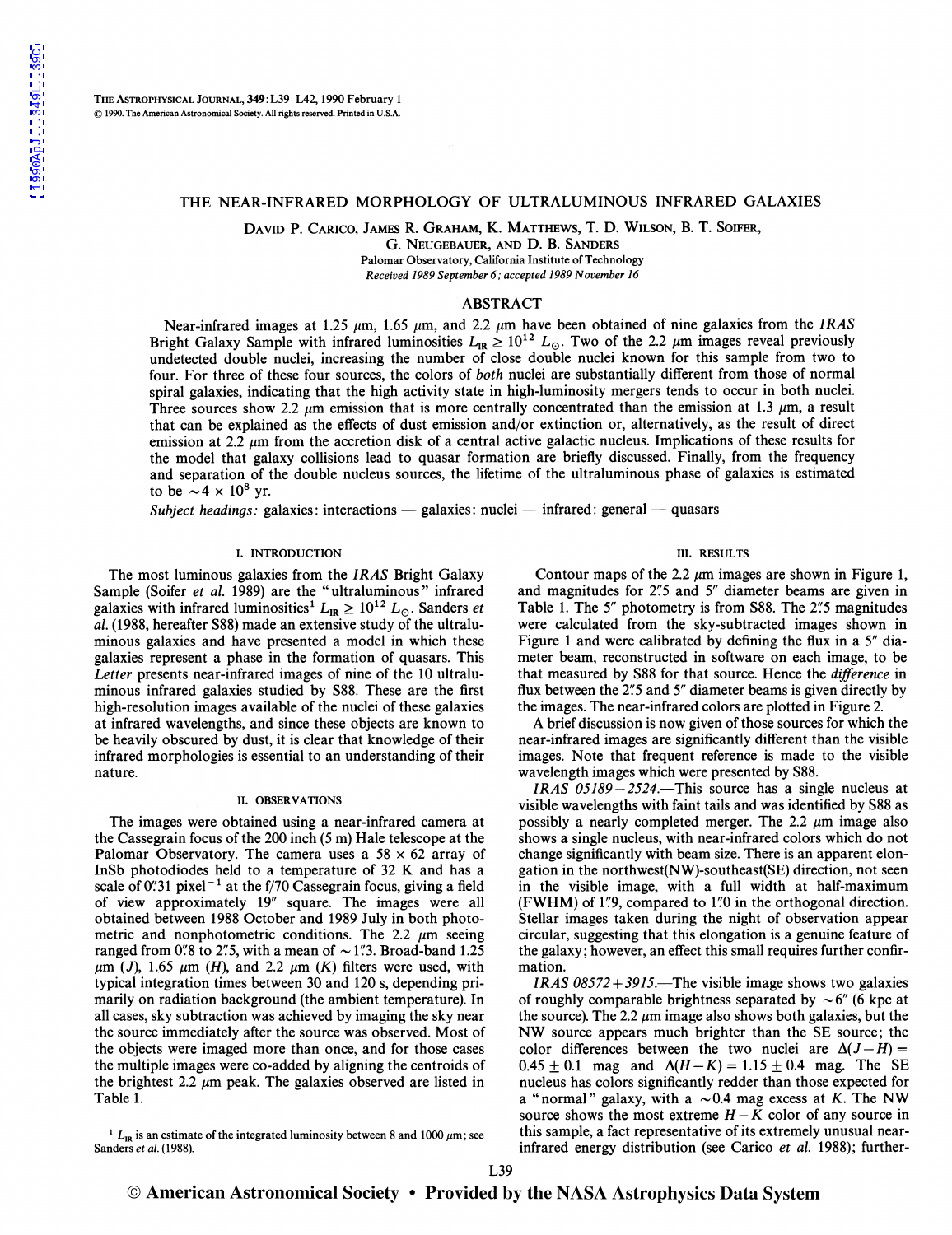### L40 CARICO *ET AL.* Vol. 349

### TABLE 1 OBSERVATIONAL DATA

| Object Name     | $Log[L_{IR}/L_{\odot}]$ | Separation<br><b>Between</b> | Position <sup>a</sup> | Beam<br>Diameter | Near Infrared Colors <sup>b</sup><br>(mag) |              |              |
|-----------------|-------------------------|------------------------------|-----------------------|------------------|--------------------------------------------|--------------|--------------|
|                 |                         | Nuclei (kpc)                 |                       | $($ ")           | K                                          | $H-K$        | J-H          |
| IRAS 05189-2524 | 12.10                   | < 1.6                        |                       | 5.0<br>2.5       | 10.22<br>10.55                             | 1.23<br>1.26 | 1.27<br>1.33 |
| IRAS 08572+3915 | 12.09                   | 6.3                          | <b>NW</b>             | 5.0              | 13.11                                      | 1.54         | 0.95         |
|                 |                         |                              |                       | 2.5              | 13.29                                      | 1.84         | 1.14         |
|                 |                         |                              | <b>SE</b>             | 2.5              | 15.52                                      | 0.69         | 0.69         |
| <b>UGC 5101</b> | 12.01                   | < 0.6                        |                       | 5.0              | 11.13                                      | 1.08         | 0.95         |
|                 |                         |                              |                       | 2.5              | 11.57                                      | 1.29         | 1.03         |
| IRAS 12112+0305 | 12.29                   | 4.0                          | <b>MID</b>            | 5.0              | 13.25                                      | 0.69         | 0.92         |
|                 |                         |                              | SW                    | 2.5              | 14.21                                      | 0.81         | 0.92         |
|                 |                         |                              | <b>NE</b>             | 2.5              | 14.42                                      | 0.76         | 0.82         |
| <b>Mrk 231</b>  | 12.52                   | ${<}1.0$                     |                       | 5.0              | 8.87                                       | 1.17         | 1.31         |
|                 |                         |                              |                       | 2.5              | 9.12                                       | 1.37         | 1.34         |
| IRAS 14348-1447 | 12.29                   | 5.3                          | <b>MID</b>            | 5.0              | 13.27                                      | 0.82         | 0.89         |
|                 |                         |                              | <b>SW</b>             | 2.5              | 13.75                                      | 0.94         | 0.96         |
|                 |                         |                              | <b>NE</b>             | 2.5              | 14.29                                      | 0.85         | 0.95         |
| IRAS 15250+3609 | 12.00                   | 2.0                          |                       | 5.0              | 13.05                                      | 0.52         | 0.76         |
|                 |                         |                              |                       | 2.5              | 13.70                                      | 0.64         | 0.74         |
| Arp 220         | 12.19                   | $0.7$                        |                       | 5.0              | 11.18                                      | 0.76         | 1.15         |
|                 |                         |                              |                       | 2.5              | 11.80                                      | 0.90         | 1.34         |
| IRAS 22491-1808 | 12.13                   | 2.4                          | <b>MID</b>            | 5.0              | 13.55                                      | 0.46         | 0.72         |
|                 |                         |                              | W                     | 1.9              | 14.97                                      | 0.39         | 0.77         |
|                 |                         |                              | E                     | 1.9              | 15.07                                      | 0.23         | 0.83         |

<sup>a</sup> The position of the beam relative to the two nuclei for sources with a double nucleus. "MID" refers to a position midway between the two nuclei, encompassing both; all other designations refer to a position centered on

Uncertainties in the 2''.5 photometry are  $\sim$  0.07 mag, except for the southeast nucleus of IRAS 08572 + 3912 for which the uncertainty at K is  $\sim 0.4$  mag. The data for a 5<sup>"</sup> diameter beam are from Sanders *et al.* 1988.

more, this nucleus is more compact at 2.2  $\mu$ m than at 1.3  $\mu$ m, as evidenced by the change in near-infrared colors with beam diameter (see Fig. 2). Note, however, that the 10" diameter beam presumably contains emission from both nuclei.

*UGC 5101.-The* visible image shows a nearby companion,  $\sim$  50" to the west, and considerable tidal structure. The 2.2  $\mu$ m image shows a single nucleus (the companion is well outside of the field of view of the image), which is more compact at 2.2  $\mu$ m that at 1.3  $\mu$ m, as seen in a color difference of almost 0.5 mag in  $H - K$  between the 2".5 and 10" diameter beams (see Fig. 2).

*IRAS 12112+0305.-The* visible image is dominated by a single bright nucleus; there appears to be a second, much fainter nucleus about  $6''$  ( $\sim$ 9 kpc) south, and the morphology is highly distorted at low light levels. The 2.2  $\mu$ m image does not show this faint nucleus but does show two clearly distinct nuclei separated by 3" (4 kpc). These nuclei are roughly similar in their near-infrared colors, both being considerably redder than normal galaxies.

*I RAS 14348 -1447.-The* visible image shows two nuclei, separated by  $\sim$  3".5 (6 kpc), with extended tidal structure. In the 2.2  $\mu$ m image, the two nuclei are more clearly delineated, presumably due to the improved resolution of the near-infrared images. The nuclei have similar near-infrared colors, both being considerably redder than normal galaxies.

*Arp 220.-*The visible image shows extended tidal structure and two apparent peaks separated by  $\sim 7''$  (2.6 kpc); the dominant visible peak is to the north. The infrared peak is located roughly midway between the visible peaks (Joy *et al.*  1986) and is extended in the E-W direction, with a FWHM in that direction of  $\sim 2''$  (0.7 kpc). No evidence is seen at 2.2  $\mu$ m for the second visible peak, adding further support to the interpretation of this peak as an effect of a dust lane in the galaxy. Also, the 2.2  $\mu$ m emission is more centrally concentrated than the 1.3  $\mu$ m emission, as seen in the color change between the 2".5 and 10" diameter beams (see Fig. 2); this fact was noted earlier by Neugebauer et al. (1987).

*I RAS 22491-1808.-This* galaxy is the only one of the galaxies studied by SBB with an H II region spectrum rather than that of an active galactic nucleus (AGN). The visible image shows tidal tails but only a single nucleus, whereas the 2.2  $\mu$ m image clearly shows two distinct nuclei, separated by  $\sim$  1".6 (2.5) kpc). The near-infrared colors of the two nuclei are similar to those of normal galaxies, with evidence for a small amount of reddening.

# IV. DISCUSSION

The 2.2  $\mu$ m emission in these systems is a combination of reddened starlight, thermal emission by hot dust, and possibly direct emission by the accretion disk of the dust-enshrouded AGN. As is clear from the energy distributions of these objects presented by S88, the relative contributions of these components vary significantly from source to source.

Three of the galaxies-IRAS  $05189 - 2524$ , Mrk 231, and Arp 220—were classified by S88 as probably completed mergers, based on the presence of tidal tails extending from a single nucleus. Neither IRAS 05189 - 2524 nor Mrk 231 show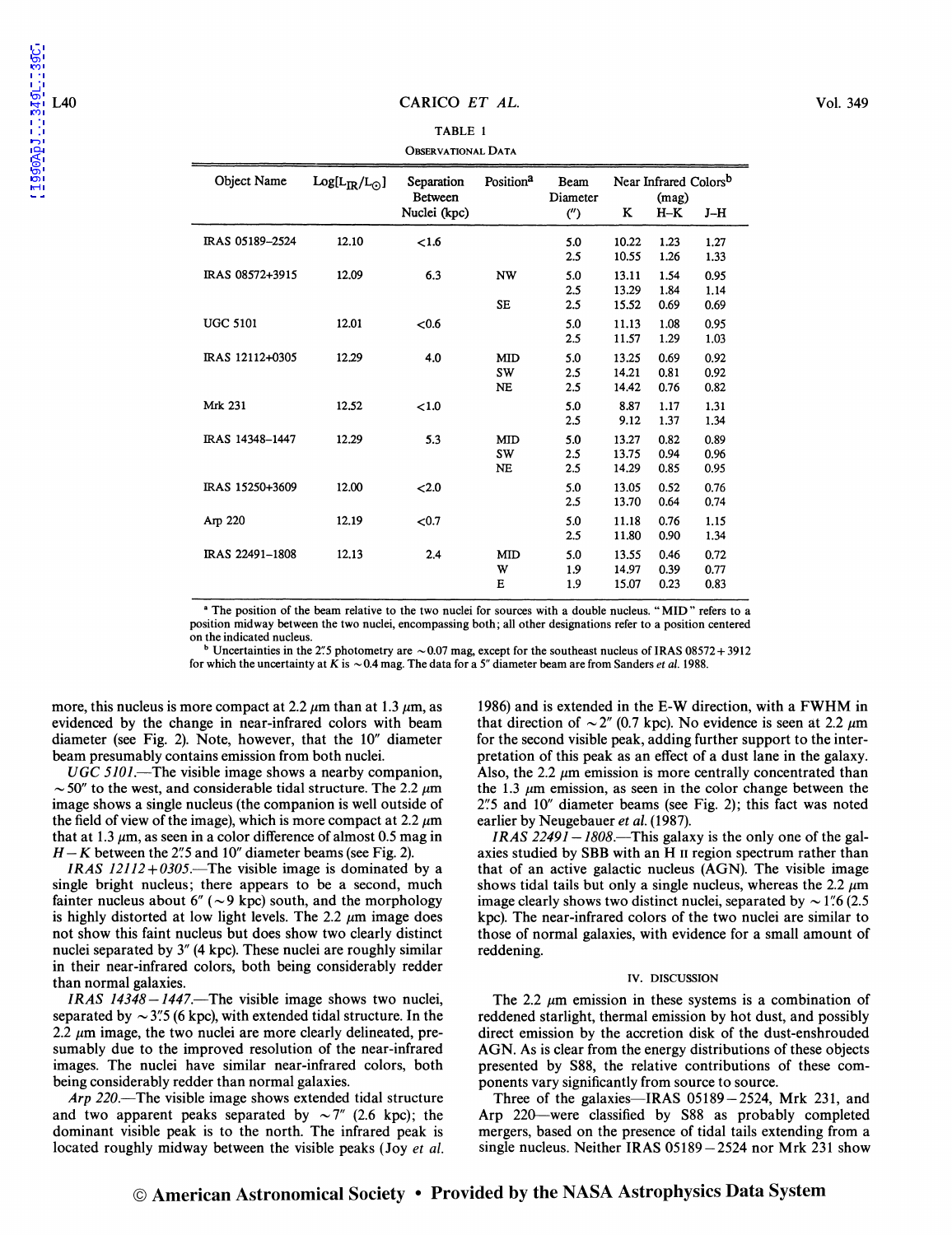

FIG. 1.-Images at 2.2  $\mu$ m of nine ultraluminous infrared galaxies listed in Table 1. In all plots, north is toward the top of the figure, and east is to the left. The horizontal bars in the upper left-hand corner of each plot represent an angular distance of  $2$ "; the contours are logarithmic with a factor of  $2^{1/2}$ between levels.

any clear evidence for more than one nucleus at 2.2  $\mu$ m either, adding further support for the hypothesis that these mergers are essentially complete. However, for Arp 220, the 2.2  $\mu$ m peak seen in Figure 1 is clearly extended, and recent higher resolution images have succeeded in resolving this feature into two distinct 2.2  $\mu$ m peaks, which may indicate a double nucleus for this source (Graham *et al.* 1990).

The colors in Table 1 and Figure 2 show a clear increase in the central concentration of the 2.2  $\mu$ m emission relative to that at 1.3  $\mu$ m for three of the sources-IRAS 08572 + 3915, UGC 5101, and Arp 220. There are three possible causes for this effect:

1. Extinction from dust in the central 1-2 kpc would deplete the observed 1.3  $\mu$ m emission relative to the 2.2  $\mu$ m emission.

2. Emission from dust in the interstellar medium within the central 1-2 kpc can contribute at 2.2  $\mu$ m. The dust would have to be extremely hot or the emission would have to be dominated by temperature fluctuations in small grains.

3. It is possible that direct 2.2  $\mu$ m emission from the accretion disk of the AGN is being seen at the smallest radii (cf. Phinney 1989; Sanders *et al.* 1989).

In three of the four sources which show double nuclei at 2.2  $\mu$ m-IRAS 08572+3915, IRAS 12112+0305, and IRAS



FIG. 2.—The near-infrared colors of the ultraluminous galaxies. Two of the sources which show essentially no change in near-infrared colors with beam size-IRAS  $05189 - 2524$  and IRAS  $15250 + 3609$ -have been left out to simplify the figure. The smallest circles represent the colors measured from the near-infrared images using a 2".5 diameter "beam" (see text); the mid-sized and largest circles are the colors obtained from S88 using their *5"* and 10" diameter beam measurements, respectively. Lines connect the colors for each source determined from the various beam sizes. For sources with two nuclei, colors corresponding to the brighter nucleus are connected with a solid line, and those corresponding to the fainter nucleus are connected with a dashed line. Note that the larger diameter beams encompass *both* nuclei in IRAS 12112+0305, IRAS 1438-1447, and IRAS 22491-1808, but only the brighter (NW) nucleus in IRAS 08572 + 3915.

14348-1447, the near-infrared colors of *both* nuclei exhibit unusually red energy distributions at near-infrared wavelengths. Thus, the formation of an ultraluminous infrared galaxy appears to be generally a process of the collision of two galaxies wherein both galaxy nuclei undergo a high-activity phase. This result should be contrasted with the result for more widely separated interacting galaxies, where typically only one member of the pair shows unusual infrared colors (Joseph *et al.*  1984). In the fourth double-nucleus source, IRAS  $22491-1808$ , the near-infrared colors in a 5" diameter beam were known to be only slightly redder than those of normal galaxies (S88), and the present analysis shows that both nuclei have essentially normal colors.

The results of these observations have several implications which tend to support the model proposed by S88 that the ultraluminous *IRAS* galaxies represent a stage in the formation of a quasar. First of all, the strongest evidence for galaxy collisions is the presence of close double nuclei. With the current results, the number of close double nuclei in the ultraluminous galaxies has been increased to four, and ultimately five (referring to the results mentioned above for Arp 220 from Graham *et al.* 1990). Second, the fact that three of the four confirmed double-nucleus sources have excessively red nearinfrared colors in *both* nuclei implies a high gas/dust content in both nuclei, which is what was hypothesized in the statement of the theory by S88. Finally, the increased compactness of the 2.2  $\mu$ m emission relative to the 1.3  $\mu$ m emission in IRAS 08572 + 3915, UGC 5101, and Arp 220 suggests an increase in the concentration of gas and dust with decreasing radius in these sources, which may be evidence for the funneling of molecular gas into the nuclear regions as a result of the dissipation of orbital angular momentum, as required by the galaxy collision model.